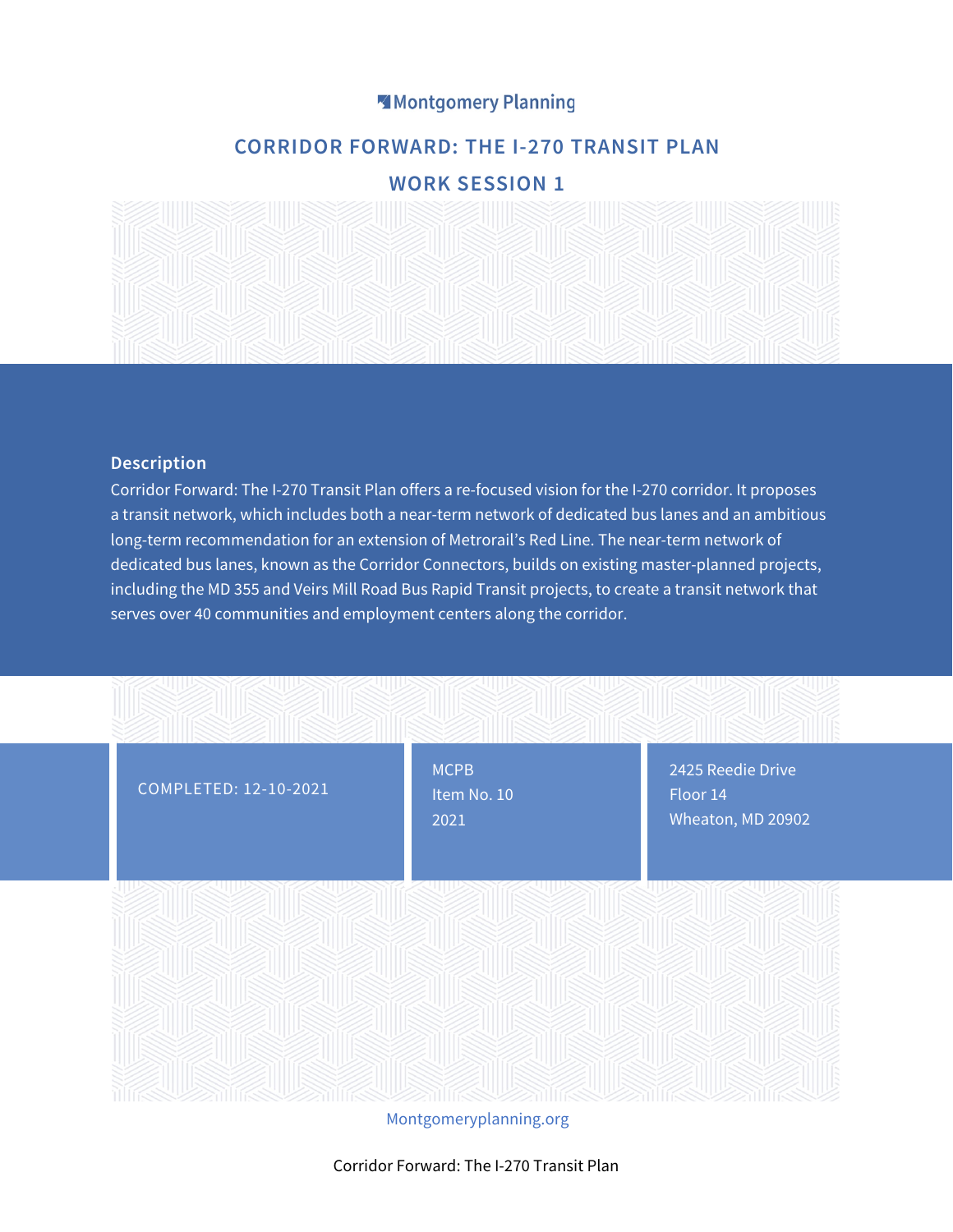| JCM                       | Jesse Cohn McGowan, Planner Coordinator, jesse.mcgowan@montgomeryplanning.org, 301-495-2197     |
|---------------------------|-------------------------------------------------------------------------------------------------|
|                           | Patrick Reed, Planner Coordinator, patrick.reed@montgomeryplanning.org, 301-495-4538            |
| $2^{\mathcal{M}}$         | Jessica McVary, Supervisor, jessica.mcvary@montgomeryplanning.org, 301-495-4723                 |
| $\infty$                  | Jason Sartori, Chief, Countywide Planning, jason.sartori@montgomeryplanning.org, 301-495-2172   |
| $\mathcal{C} \mathcal{S}$ | Carrie Sanders, Chief, Mid-County Planning, carrie.sanders@montgomeryplanning.org, 301-495-4653 |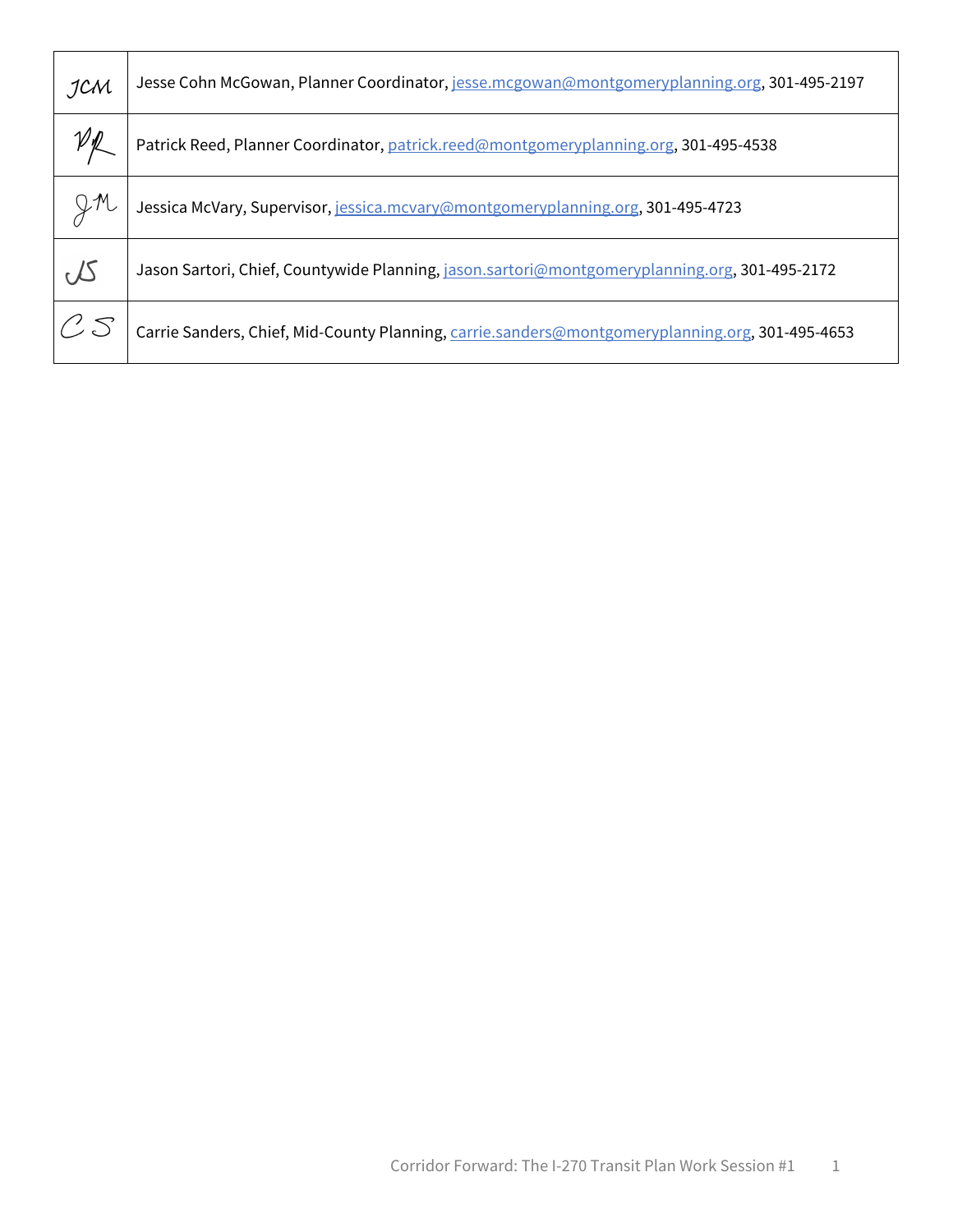# **SUMMARY**

Corridor Forward: The I-270 Transit Plan contains an examination of and recommendations for a transit network to serve the I-270 corridor, and it includes both a near-term network of dedicated bus lanes and an ambitious long-term recommendation for an extension of Metrorail's Red Line. The nearterm network of dedicated bus lanes builds on existing master planned projects, including the MD 355 and Veirs Mill Road Bus Rapid Transit (BRT) projects to create a transit network that serves communities and employment centers along the I-270 corridor. The Public Hearing Draft Plan includes additional recommendations to support the proposed transit network as well as strengthen regional connectivity. Corridor Forward re-envisions the master planned Corridor Cities Transitway (CCT) as a network of more buildable dedicated bus lanes, known as the Corridor Connectors, which connect I-270 corridor communities to the county's existing and planned rapid transit network.

This Functional Master Plan is an amendment to the 2013 *Countywide Transit Corridors Functional Master Plan* and the 2018 *Master Plan of Highways and Transitways*. It also amends The *General Plan (On Wedges and Corridors) for the Physical Development of the Maryland-Washington Regional District in Montgomery and Prince George's Counties*, as amended, as well as several master and sector plans within the midcounty and upcounty communities.

The Working Draft of Corridor Forward: The I-270 Transit Plan was presented to the Planning Board on November 4, 2021. The Planning Board authorized staff to prepare the Public Hearing Draft and a public hearing was held on December 9, 2021 in the auditorium of the Planning Department at 2425 Reedie Drive in Wheaton, MD. During the public hearing, the Planning Board received public testimony on the Public Hearing Draft. A summary of the public testimony is attached to this memorandum.

During the first work session, staff will primarily discuss the following items with the Planning Board, based on the public testimony received to date:

- An overview of and rationale for the Plan's proposed network and supporting recommendations.
- The role of enhanced MARC Rail as a supporting recommendation.
- Recommended revisions for Planning Board consideration based on public testimony, including:
	- $\circ$  Support for transit service improvements, specifically the Great Seneca Transit Network and bus service in the I-270 managed lanes.
	- $\circ$  Revisions to the Roadway and Transitway Recommendations Table (Table 11, pages 38-40) to reflect the Complete Streets Design Guide.